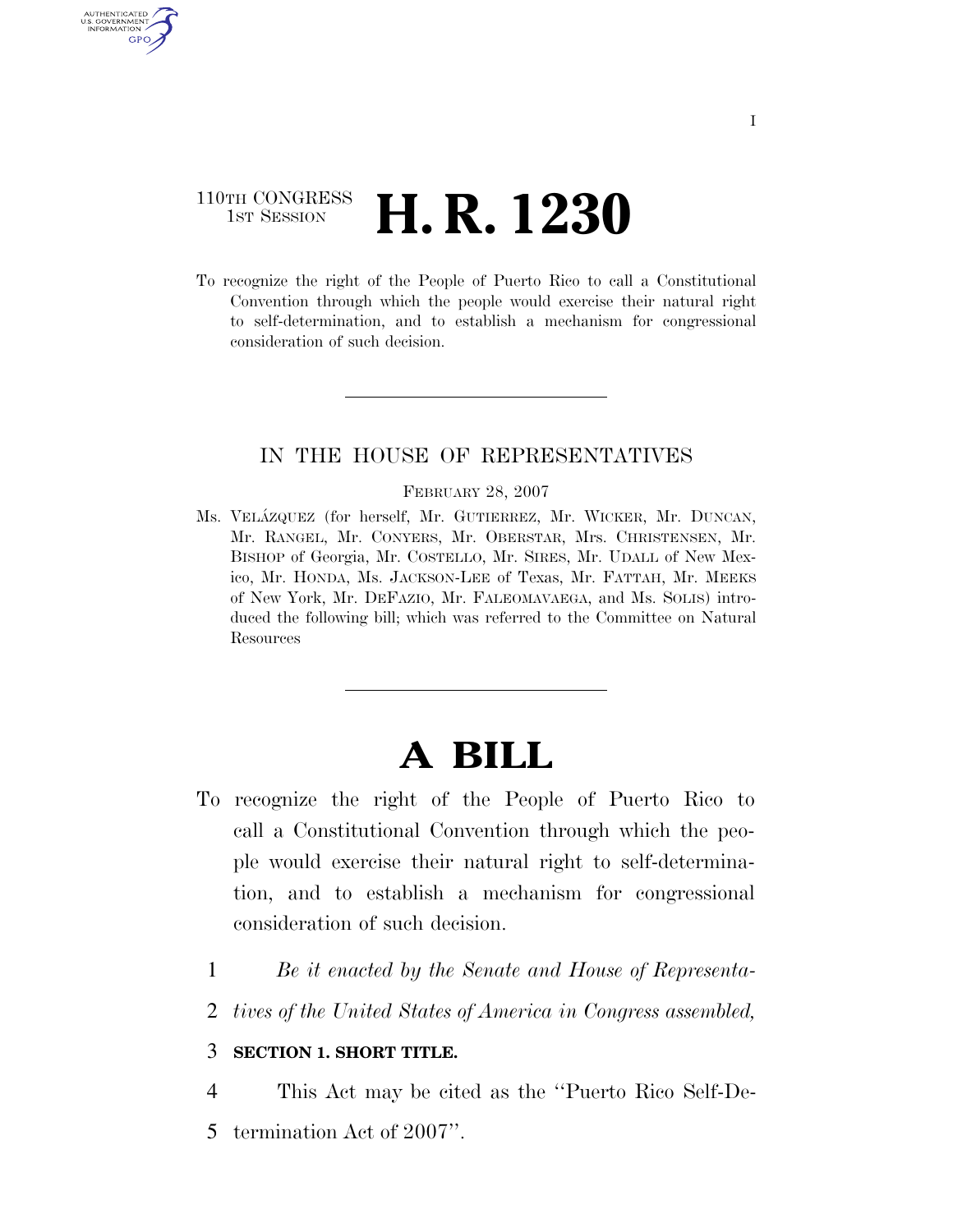#### **SEC. 2. DEFINITIONS.**

For the purposes of this Act:

 (1) COMMONWEALTH.—The term ''Common-wealth'' means the Commonwealth of Puerto Rico.

 (2) SELF-DETERMINATION OPTION.—The term ''Self-Determination Option'' means an option agreed to by a Constitutional Convention in the Commonwealth for a new or modified Common- wealth status, Statehood, or Independence. A Self- Determination Option must be based on the sov- ereignty of the People of Puerto Rico and not sub- ject to the plenary powers of the territorial clause of the Constitution of the United States.

 (3) SELF-DETERMINATION PROPOSAL.—The term ''Self-Determination Proposal'' means a Self Determination Option approved by the People of Puerto Rico in a referendum held pursuant to sec-tion 4(b).

 (4) PEOPLE OF PUERTO RICO.—The term ''People of Puerto Rico'' means residents in the Commonwealth of Puerto Rico and non-resident Puerto Ricans.

 (5) NON-RESIDENT PUERTO RICANS.—The term ''non-resident Puerto Ricans'' refers to individuals who are not legal residents of the Commonwealth of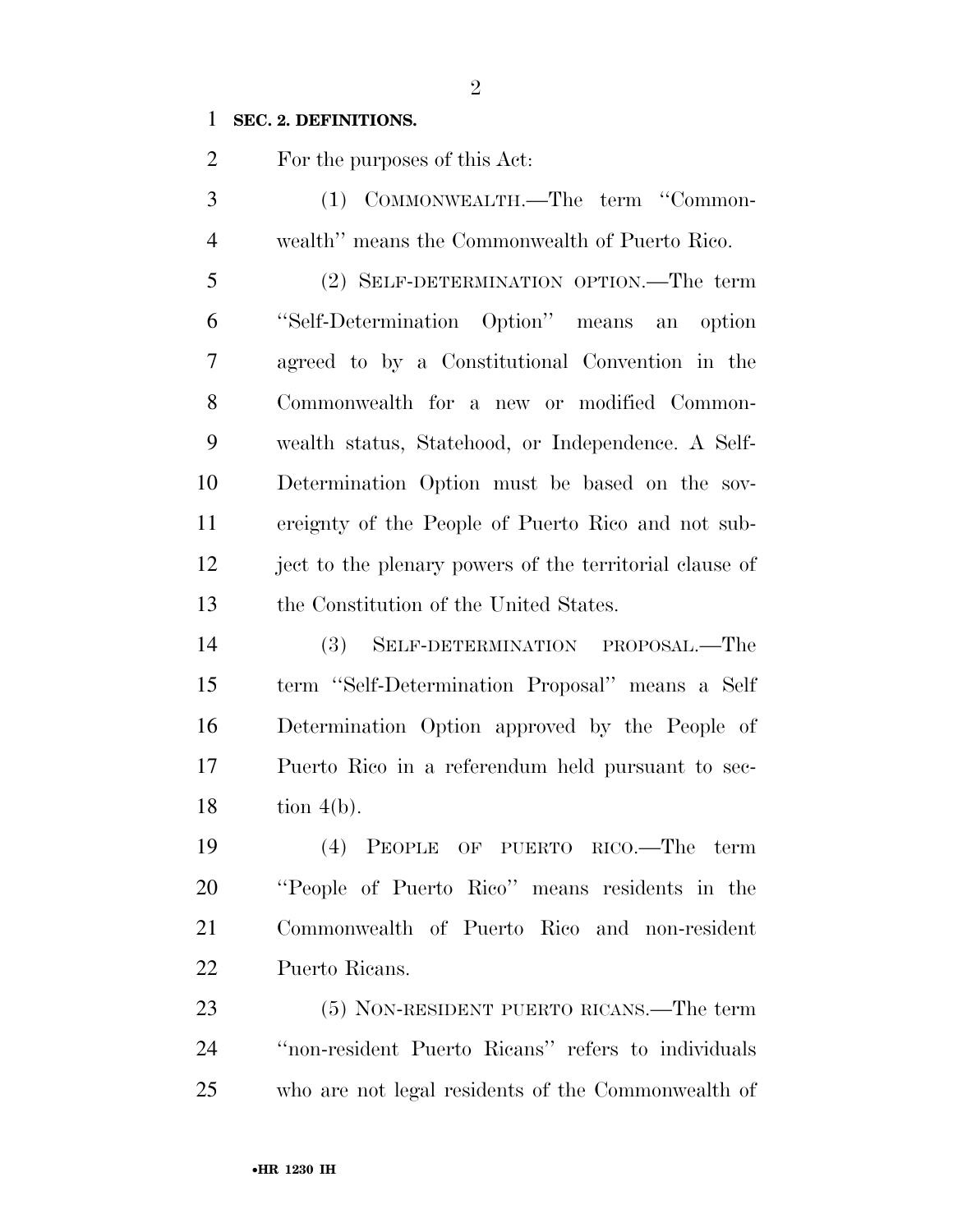Puerto Rico and who are either born in Puerto Rico or have one parent born in Puerto Rico. (6) CONSTITUTIONAL CONVENTION.—The term ''Constitutional Convention'' means a Convention of delegates elected by the People of Puerto Rico and convened pursuant to legislation approved by the Commonwealth of Puerto Rico.

#### **SEC. 3. CONSTITUTIONAL CONVENTION.**

 Congress recognizes the inherent authority of the People of Puerto Rico to call a Constitutional Convention, constituted by a number of delegates to be determined in accordance to legislation approved by the Commonwealth of Puerto Rico, for the purpose of proposing to the People of Puerto Rico a Self-Determination Option, which if ap- proved by the People of Puerto Rico in a referendum would be presented to Congress by the Constitutional Con-vention as a Self-Determination Proposal.

#### **SEC. 4. SELF-DETERMINATION OPTION AND PROPOSAL.**

 (a) CONSIDERATION OF SELF-DETERMINATION PRO-POSAL.—

 (1) APPROVAL OF PROPOSAL.—If the People of Puerto Rico approve the Self-Determination Pro- posal in a referendum, a joint resolution of Congress shall be enacted approving the terms of the Self-De-termination Proposal, including provisions necessary